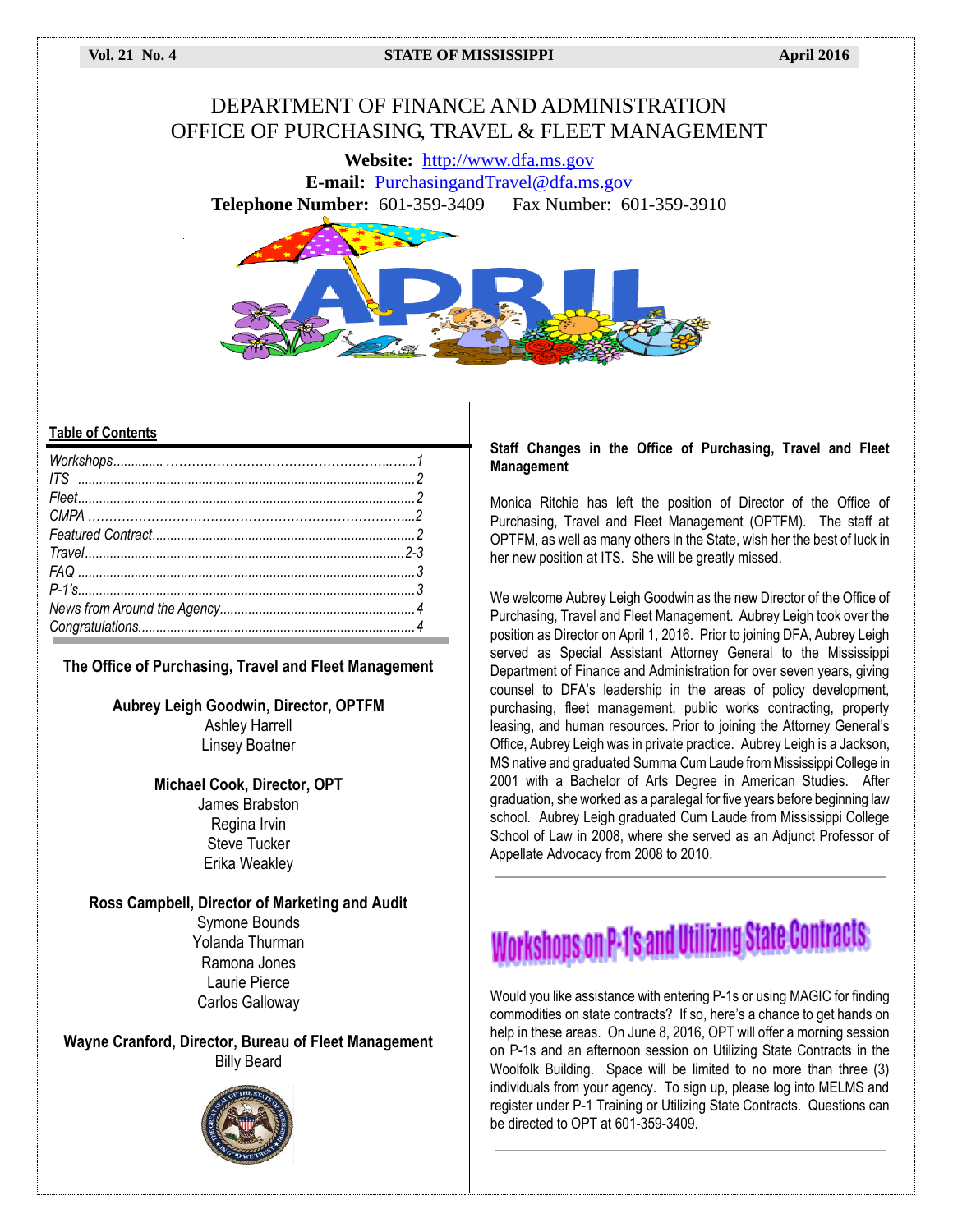## **PURCHASING NOTES-APRIL 2016**

#### **Mississippi Department of Information Technology Services**

### **Technology Planning & Procurement for State Agencies**

Are you responsible for technology planning or technology procurement at a state agency? If so, are you interested in learning more about how to prepare a Technology Plan or how to handle the legal procurement of technology? The ITS Eastwood Education Center is hosting a class, Technology Planning & Procurement for State Agencies, on Thursday, April 28, from 1:30 to 4:30 pm. If you are interested in attending, please contact Susan McClain at 601-432-8186 o[r susan.mcclain@its.ms.gov](mailto:susan.mcclain@its.ms.gov)

#### **Fleet Management (BFM)**

We are continuing to see issues with the disposal of vehicles in MAGIC. A new Vehicle and Disposal Status Report has been created in MAGIC.

This report will provide agencies with the ability to verify that the Asset Record Status and the Equipment Status are not mismatched. Records where the status is mismatched will be highlighted in **green.** It is important that equipment records for an inactive vehicle asset be deactivated.

- $\mathbb{R}$ The T- Code for this report is: **ZFAM\_VEHICLE\_EQ\_STAT**
- A new job aid to provide instructions on how to run a Vehicle  $\mathbb{R}$ and Equipment Status Report is available in MAGIC. The job aid can be found within UPERFORM.
- A Vehicle Disposal Process Job Aid is also available in MAGIC. The updated [Vehicle Disposal Process Job Aid](http://uperform.magic.ms.gov/ucontent/1432fcb11b12487abd1acace89079075_en-US/index.pdf) will provide you more information on this business process.

BFM is receiving current State Vehicle Contract cut-off dates. Please view the following link for updated vehicle cut-off information: [http://www.dfa.state.ms.us/Purchasing/documents/2016VehicleCut-](http://www.dfa.state.ms.us/Purchasing/documents/2016VehicleCut-OffDates__000.pdf)OffDates\_000.pdf.

Many of the 2016 models will stop production soon, so BFM encourages you to place your request now if you plan to purchase any vehicles in the remainder of FY 2016. Most of the vendors will substitute 2017 models after the cut-off date; however, the delivery of the 2017 models could be delayed.

Please contact Wayne Cranford, Director of the Bureau of Fleet Management, if you have any questions regarding disposal of vehicles in MAGIC a[t Wayne.Cranford@dfa.ms.gov](mailto:Wayne.Cranford@dfa.ms.gov) or 601-359-5041.



| <b>Dates</b>            | Location                       |  |
|-------------------------|--------------------------------|--|
| May 10-12               | <b>Woolfolk Annex Building</b> |  |
| <b>July 19-21</b>       | <b>Woolfolk Annex Building</b> |  |
| September 20-22         | <b>Woolfolk Annex Building</b> |  |
| Cant of Clang in C75.00 |                                |  |

**Cost of Class is \$75.00**



#### **Commodity: Grounds Maintenance Equipment**

The Grounds Maintenance Equipment Contract includes tractors and any applicable attachments and options; landscape maintenance equipment and applicable attachments and options such as: Commercial Zero-Turn, Walk-Behind, Stand-on, Push, Rotary, Boom, Flail, and Commercial Front-Mount mowers; Turf-renovation equipment such as: aerators, seeders, and sprayers; Hand-held equipment such as: trimmers, brush cutters, hedge trimmers, edgers, blowers, chainsaws, pole saws, vacuums, and etc.; Golf Maintenance equipment and applicable attachments and options such as: reel mowers, bunker rakes, debris maintenance including blowers, sweepers, vacuums and other specialty equipment; and Gas and Electric powered Golf Carts and 2 and 4 Wheel Drive Utility Transport Vehicles and any applicable attachments and options.

**Type of contract:** Negotiated contract – **remember, this means that you can negotiate your best price from the vendors on contract. Negotiated contracts are established on the basis of proposals from many vendors**. These proposals are evaluated with contracts being awarded to all vendors whose prices are "comparable." These contracts may be used by any agency. Negotiated contracts are "convenience" contracts and serve to establish a maximum price that can be paid for any item covered by the contract. Agencies may purchase items covered by a negotiated contract from other than the contract vendor provided they follow the applicable procedures set forth in Section 31-7-13 of the Mississippi Code, 1972 Annotated.

**Dates of Contract:** March 1, 2016 through February 28, 2017

**Contract Link:** These contracts can be viewed at the following link: [http://www.dfa.state.ms.us/Purchasing/GroundsMaintenance\\_005.html](http://www.dfa.state.ms.us/Purchasing/GroundsMaintenance_005.html)

**Contract Analyst:** Stephen Tucker[, Stephen.Tucker@dfa.ms.gov](mailto:Stephen.Tucker@dfa.ms.gov)

#### **Office of Travel Travel Card Program**

**(1) How do I change the Single Transaction action limit for a cardholder?** This request can be emailed t[o laurie.pierce@dfa.ms.gov.](mailto:laurie.pierce@dfa.ms.gov)  The change will be made and documented on the application on file for the cardholder in OPTFM's files.

**(2) How do I change the Credit Limit for a cardholder?** This request can be emailed t[o laurie.pierce@dfa.ms.gov.](mailto:laurie.pierce@dfa.ms.gov) The change will be made and documented on the application on file for the cardholder in OPTFM's files.

**(3) Can the travel card be used to make a hotel reservation and pay for hotel charges?** Absolutely. This is an authorized expense on the Travel Card. If the cardless account is being used, multiple employees may have reservations made to the account. If an individual travel card is being used, only the expenses for the cardholder may be charged, and the same is true for an employee who has checked out a department card.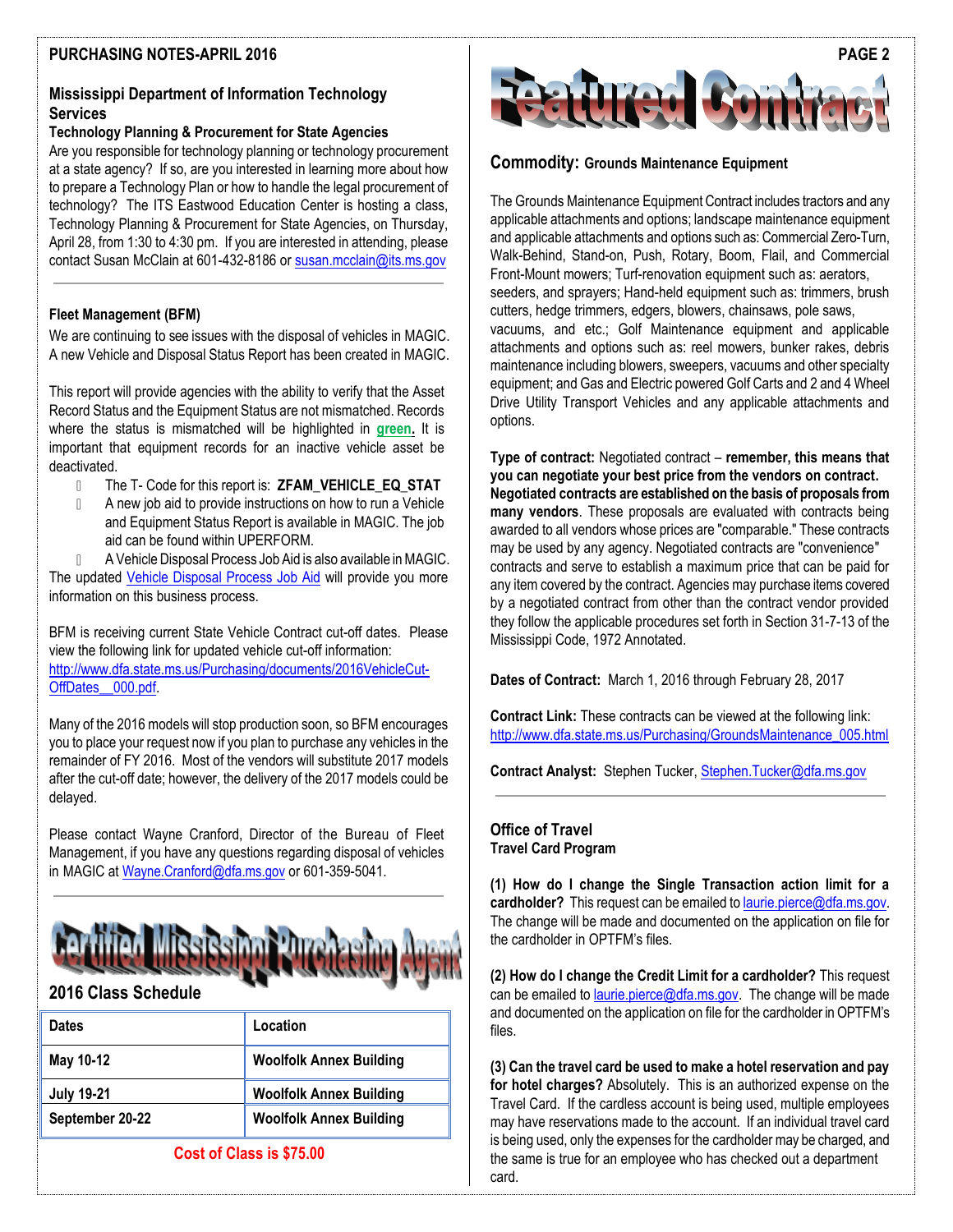#### **PURCHASING NOTES-APRIL 2016**

**(4) Can the Travel Card be used to pay for meals?** No, meals are considered an unauthorized charge on the Travel Card. They may be paid for by the employee and reimbursed using a travel voucher. Check with your agency for any meal reimbursement questions you may have specific to the trip you are taking.

**(5) When is payment due on the Travel Card?** Your program coordinator will be sure the statements are reconciled and forwarded to the proper personnel for payment when the bill arrives. Late payments, lack of payments and partial payments are not acceptable. Pursuant to the Travel Card Guidelines, the balances are only carried over for disputed amounts; otherwise, payment in full is expected no later than net 45 days. Delinquent accounts may result in the Travel Cards being suspended until payment is rendered.

**(6) Can an out-of-state vendor charge sales tax for items purchased using the Travel Card?** Yes, the sales tax exemption is only applicable to vendors in Mississippi. The Office of Purchasing and Travel does not have the authority to tell another state's vendors not to charge State of Mississippi agencies sales taxes. However, if you indicate that you are purchasing an item on behalf of a tax exempt state agency and ask if the out-of-state vendor would give your agency the same tax exemption that is extended to state agencies in their state, some will honor the request.

**(7) Can the Travel Card be used to pay for conference registration for an employee?** Yes. The Travel Card may be used to pay for registration ; however, more often than not, it will decline due to the Merchant Category Codes (MCC Codes) being blocked. If this happens, contact your program coordinator, who will then email the Travel Office and we will unblock the code for the amount of time you are doing registrations. Anytime you know you will be making reservations, please contact your program coordinator who will alert the Travel Office and you can save some time. Note to the Program Coordinator: please follow the following format:

Last 4 digits of the account Name of State Agency/Governing Authority/University Vendor Name

Transaction Amount

**(8) Can the Travel Card be used to pay for membership fees for an employee?** No. The Small Purchase Procurement Card (P-Card) should be used for that, or you may choose to use another method of purchasing.

**(9) Hotels in Mississippi are refusing to honor my request for sales tax-exemption when I use the Travel Card. What should I do?** They may require proof, such as a tax-exempt letter, etc. Inform the desk clerk you are paying with a State-issued credit card, not a personal one. If they still refuse to honor it, ask to speak to the Manager. If the Manager refuses, You can opt to find another hotel. Taxes shall not be charged on the Travel Card. Note: this is for Mississippi only.

**(10) Can I use my Travel Card internationally?** Sure! Please inform your program coordinator of your plans and they will contact the Travel Office so we can get the travel dates to the Bank and they can open up country codes, etc.

**The Office of Purchasing, Travel, and Fleet Management is often asked questions regarding various topics. We would like to take this opportunity to share some of these questions and answers in our monthly newsletter.**

#### **Q: If a sole source was approved over a year ago, can that sole source be extended today?**

**A:** No, just because a sole source commodity was approved a year ago does not mean the commodity is still a sole source today.

Any agency with a sole source request must follow sole the source regulations posted on OPTFM's website.

#### **Q: Can a State Agency purchase office supplies from a non contract supplier?**

**A:** State Agencies must purchase office supplies from the Competitive State Office Supply Contract listed on OPT's website and the State Contract Board. If a required office supply product is not available on the Competitive State Office Supply Contract, other methods may be utilized.

#### **Q: Does OPTFM have a state contract for printing?**

**A:** OPTFM does not have a state contract for printing, which means the government entity should follow normal purchasing procedures.

#### **Q. Does the State reimburse Board Members or Employees for mileage on a Rental Car?**

**A.** No. Mileage is reimbursed only for privately-owned vehicles. The vehicle rental contracts {found here:

 [http://www.dfa.state.ms.us/Purchasing/StateContracts/VehicleRental](http://www.dfa.state.ms.us/Purchasing/StateContracts/VehicleRentalServices975.html) [Services975.html}](http://www.dfa.state.ms.us/Purchasing/StateContracts/VehicleRentalServices975.html) include unlimited mileage. Mileage should not be claimed on a travel voucher for reimbursement when a vehicle is rented by an employee, board member, or contract worker using the state contract(s).

#### **Q: Can an ITS Express Products List (EPL) be used to purchase IT services?**

**A:** No, ITS EPLs do not allow for the purchase of services. Only services procured at the same time and in connection with the purchase of EPL items may be purchased through an EPL, such as training on the use of the product, upgraded warranties and installation. For more specific information about what is within the scope of ITS EPLs, refer to the Instructions for Use Memorandum published for each EPL on the ITS web site at: <http://www.its.ms.gov/Procurement/Pages/EPLs.aspx>

#### **P-1s**

In the very near future, there will be a new contract type added in MAGIC. The contract type will be OREQ – Oversight Request. This contract type will be used by agencies when submitting a P-1 for tradeins or when an agency awards a contract to multiple vendors. Instructions will be listed on the OPTFM website and MASH will be sending out a notice.